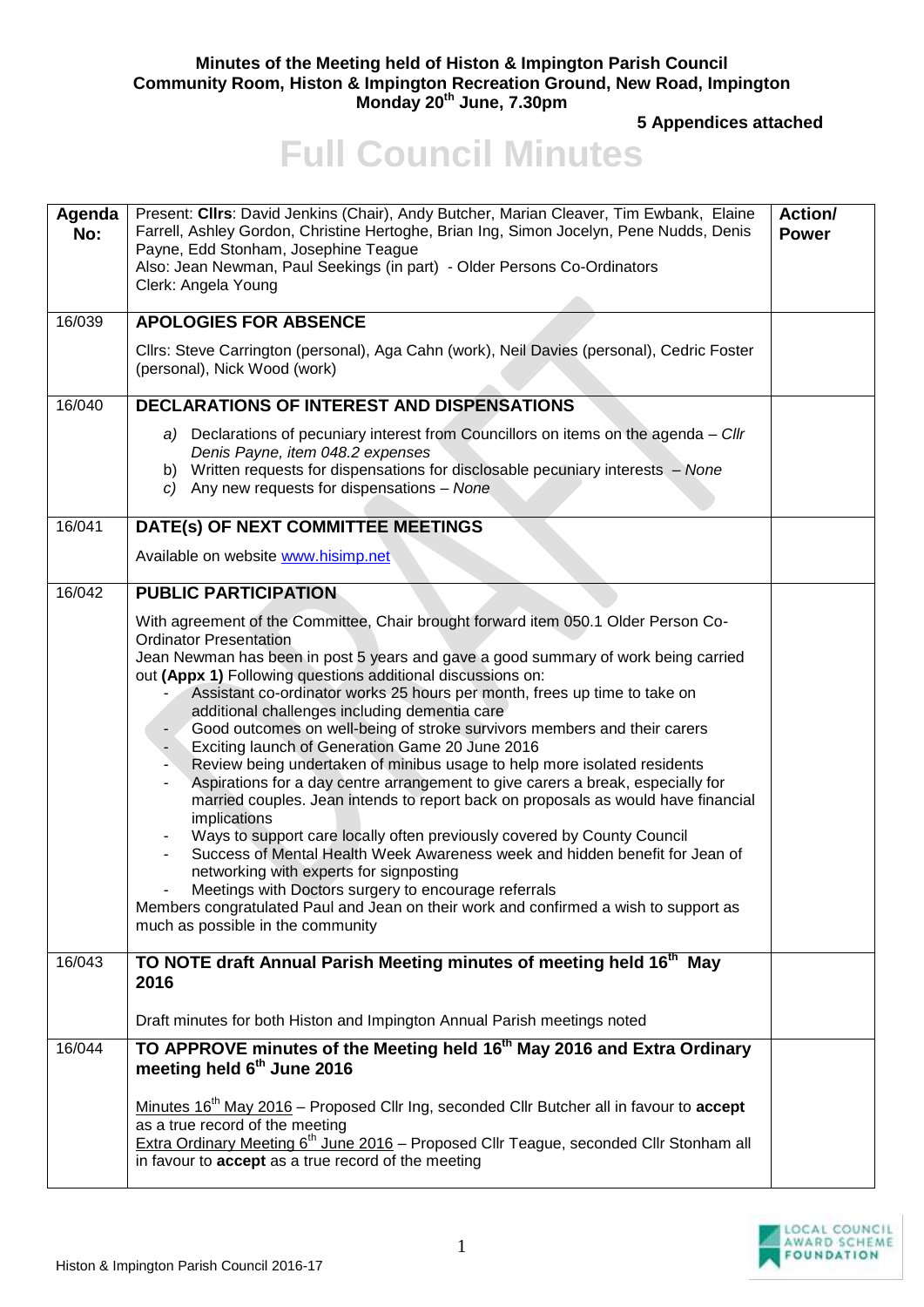| 16/045 | <b>MATTERS ARISING FROM PREVIOUS MEETING</b>                                                                                                                                                                                                                                                                                                                                                                                                                                                                                                                                                                                                                                                                                                                                                                                                                                                                                                                                                                                       |                                                      |
|--------|------------------------------------------------------------------------------------------------------------------------------------------------------------------------------------------------------------------------------------------------------------------------------------------------------------------------------------------------------------------------------------------------------------------------------------------------------------------------------------------------------------------------------------------------------------------------------------------------------------------------------------------------------------------------------------------------------------------------------------------------------------------------------------------------------------------------------------------------------------------------------------------------------------------------------------------------------------------------------------------------------------------------------------|------------------------------------------------------|
|        | Actions List (Appx 2) copied to all and accepted. Further discussion on:<br>Item 15/083.2 Safety and Security Plan Cllr Ing outlined history of this item, initially<br>conceived to respond to decline in services of localised PCSOs. Cllrs Teague and Jocelyn<br>volunteered to meet with Cllr Ing to progress<br>Item 15/083.3 Emergency Plan Cllr Ing outlined history of this item, and the work<br>outstanding on contacting local businesses/groups and the emergency services. ClIrs<br>Hertoghe, Farrell and Teague volunteered to meet Cllr Ing and the Clerk to progress<br>Item 16/006 Meeting County Council and Cllr Nudds had met<br>Item 16/019 Meeting re Village Green Street Lights some matters were outstanding. Cllr<br>Nudds contacting County Council on behalf of Environment Committee<br>Item 16/019 Community Payback Cty Cllr Jenkins expected to be able to report July<br>meeting<br>Item 024.1 County Council Charge for Street Lights Cllr Jenkins expected to be able to<br>report July meeting | <b>JPT/SJ/BSI</b><br><b>CMH/EF/JPT</b><br><b>BSI</b> |
| 16/046 | <b>TO RECEIVE REPORTS</b>                                                                                                                                                                                                                                                                                                                                                                                                                                                                                                                                                                                                                                                                                                                                                                                                                                                                                                                                                                                                          |                                                      |
| 046.1  | To Accept revised Terms of Reference (Appx 3). Proposed Cllr Hertoghe, seconded Cllr<br>Stonham all in favour and AGREED. Noting that all Working Party's and Terms of<br>Reference may also report to Full Council if Committee timetable dictates                                                                                                                                                                                                                                                                                                                                                                                                                                                                                                                                                                                                                                                                                                                                                                                |                                                      |
| 046.2  | <b>County Council</b> written report received from Cty Cllr Jenkins covering: Committee<br>meetings; consultations; local matters. SCDC and County Council both to meet in June for<br>briefings and decisions on the "Devolution Deal"<br><b>District Council</b> written report received from Cllrs Stonham and Davies covering: New<br>Leader Council Cllr Peter Topping; Local Plan; Challenge to run Council Services;<br>Devolution; Planning Committee. Dist Cllr Stonham to follow up on requests for details on                                                                                                                                                                                                                                                                                                                                                                                                                                                                                                           | <b>Dist Cllr</b><br><b>Stonham</b>                   |
| 046.3  | refuse collection changes<br>Clerk's Report (Pg 1 & 2) (Appx 4) accepted. Additional discussion:<br>Feast Market 9 <sup>th</sup> July Clirs Hertoghe and Butcher to organise display material. Suggestions<br>include:                                                                                                                                                                                                                                                                                                                                                                                                                                                                                                                                                                                                                                                                                                                                                                                                             | <b>CMH/ALB</b>                                       |
|        | Parish Council Open Spaces<br>Recycling, compost, refuse<br>Milton Road proposals<br>Glazed pavilion<br>Separate Neighbourhood Plan stall planned adjacent to Parish Council stall<br>Facebook Profile Cllr Stonham to discuss with Cllr Jenkins when meeting to discuss IT<br>issues                                                                                                                                                                                                                                                                                                                                                                                                                                                                                                                                                                                                                                                                                                                                              |                                                      |
| 046.4  | Chairman's Report (Appx 5) accepted including update on Neighbourhood Plan project.<br>Neighbourhood Plan briefings meeting due in June, starting 21 June                                                                                                                                                                                                                                                                                                                                                                                                                                                                                                                                                                                                                                                                                                                                                                                                                                                                          |                                                      |
| 046.5  | Any Working Groups/Task & Finish Group reports<br>Community Park Project Working Party - meetings held 23 May and 31 May 2016. Next<br>meeting due 4 July. Resident meeting and public meetings planned during June. Informal<br>meetings due 28 June and 1 July<br><b>Public Art Working Party Clirs Nudds and Cahn had met architects and SCDC planners</b><br>on site re glazed pavilion. Cllr Nudds to provide file note<br>King's Meadow Working Party meeting held 28 May notes provided to all. Noted Wherry<br>Housing no longer based at King's Meadow. Ruth Mann was providing electronic copies of<br>leases and other legal documents for safekeeping<br><b>Neighbourhood Plan Steering Group and Core Group Task &amp; Finish reports to Full</b><br>Council only- update meetings held. Informal meeting due 14 June<br>Youth Task and Finish Group meeting held 7 June 2016, noted provided. Next meeting<br>due 11 July 2016. Any proposal on employment by Impington Village College or others for<br>July agenda | <b>PJN</b><br>July agenda                            |
| 16/047 | TO ACCEPT COMMITTEE REPORTS note actions and agree                                                                                                                                                                                                                                                                                                                                                                                                                                                                                                                                                                                                                                                                                                                                                                                                                                                                                                                                                                                 |                                                      |
| 047.1  | <b>Employment Committee draft minutes 27<sup>th</sup> May provided to all. Further meeting to be</b><br>arranged during June. Next meeting 22 July 2016<br>Clerk had advised first Apprentice had left to take up a horticultural post. Second<br>Apprentice due to start 5 July 2016.<br>To agree to ex gracia payment of £2 per month for use of mobile by qualifying staff                                                                                                                                                                                                                                                                                                                                                                                                                                                                                                                                                                                                                                                      |                                                      |

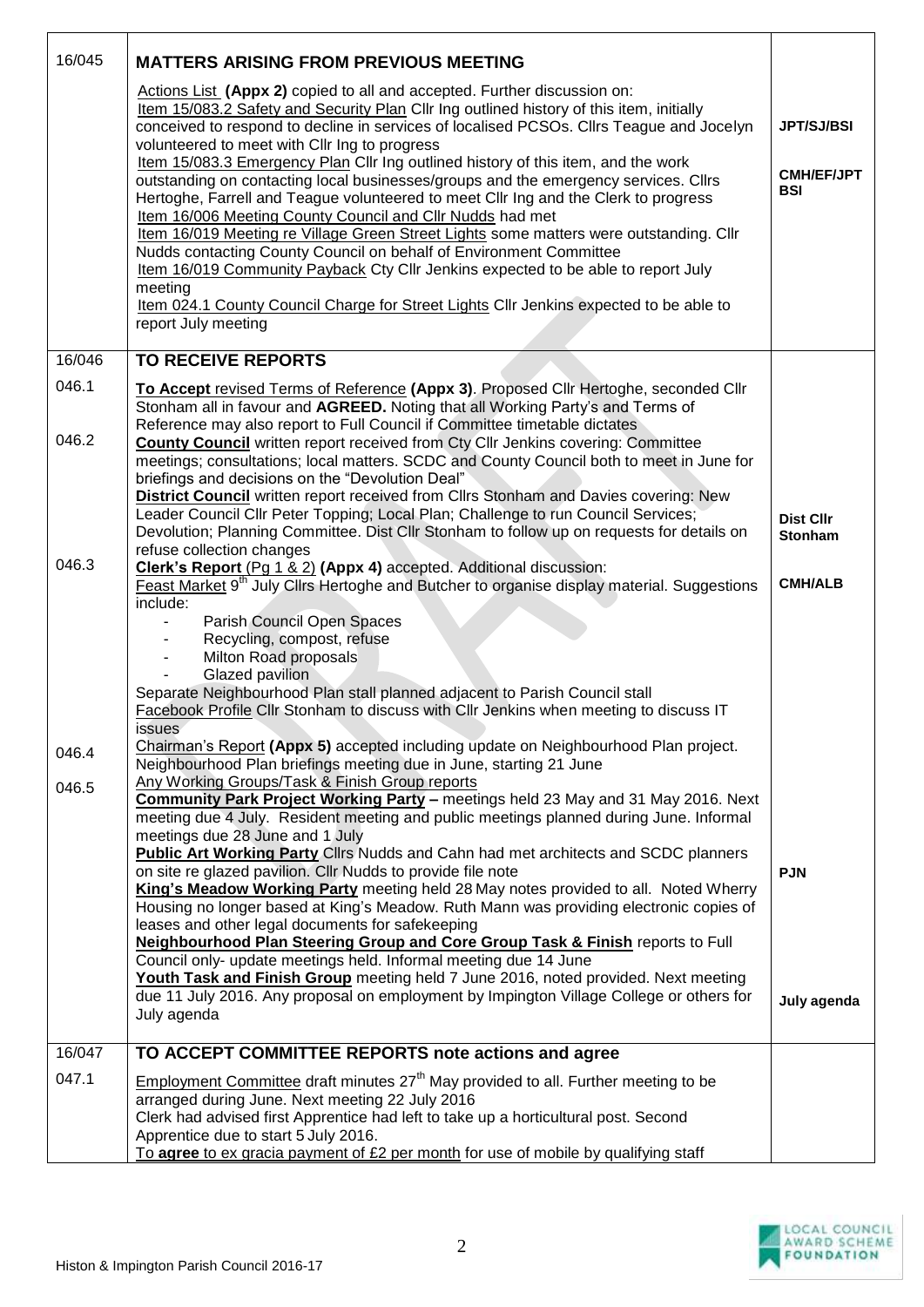| 047.2<br>047.3 | (Emp16/005). Cllr Ing outlined Committee suggestion for recompense for use of personal<br>mobiles by four members of staff, in lieu of provision of work mobile. Proposed Cllr Ing,<br>seconded Cllr Hertoghe, 12 in favour, 1 abstention and agreed. Backdated to April 2016 to<br>coincide with financial year. To be paid as frequency as RFO sees appropriate<br>Environment Committee draft minutes 31 May provided to all. Next meeting due 19 July.<br>To discuss as a concept promotion of more events in Homefield Park, and to provide clear<br>guidelines for office (E16/007.3)<br>Proposed Cllr Ing, seconded Payne 12 in favour, 1 abstention and agreed that Histon &<br>Impington Parish Council fully encourages and supports the extended use of Homefield<br>Park for events and facilities for the community. The Environment Committee are<br>requested to define condition of use<br>Highways Committee draft minutes 16 June provided to all and accepted. Next meeting<br>due 15 September | <b>Environment</b><br><b>Committee</b> |
|----------------|--------------------------------------------------------------------------------------------------------------------------------------------------------------------------------------------------------------------------------------------------------------------------------------------------------------------------------------------------------------------------------------------------------------------------------------------------------------------------------------------------------------------------------------------------------------------------------------------------------------------------------------------------------------------------------------------------------------------------------------------------------------------------------------------------------------------------------------------------------------------------------------------------------------------------------------------------------------------------------------------------------------------|----------------------------------------|
| 047.4          | Planning Committee draft minutes 17 May, 7 June provided to all and accepted. Next<br>meetings due 21 June and 5 July 2016. Cllr Nudds requested she be notified as Tree<br>Warden whenever a planning application affected tree matters<br>Recreation Committee draft minutes 6 June provided to all and accepted. Next meeting                                                                                                                                                                                                                                                                                                                                                                                                                                                                                                                                                                                                                                                                                   |                                        |
| 047.5          | due 25 July.                                                                                                                                                                                                                                                                                                                                                                                                                                                                                                                                                                                                                                                                                                                                                                                                                                                                                                                                                                                                       |                                        |
| 16/048         | TO RECEIVE FINANCE & ADMINISTRATION REPORT (Appx 4 Pgs 3-4)                                                                                                                                                                                                                                                                                                                                                                                                                                                                                                                                                                                                                                                                                                                                                                                                                                                                                                                                                        |                                        |
| 048.1          | Finance, Legal & Administration Committee draft minutes 13 June provided to all and<br>accepted.<br>Cllr Payne declared a pecuniary interest and left the meeting                                                                                                                                                                                                                                                                                                                                                                                                                                                                                                                                                                                                                                                                                                                                                                                                                                                  |                                        |
| 048.2          | Delegated payment of accounts noted                                                                                                                                                                                                                                                                                                                                                                                                                                                                                                                                                                                                                                                                                                                                                                                                                                                                                                                                                                                |                                        |
| 048.3          | Approve payment of outstanding accounts Proposed Cllr Teague, seconded Cllr Hertoghe<br>all in favour and AGREED to approve. Bank reconciliations noted. Cllr Payne returned to<br>the meeting                                                                                                                                                                                                                                                                                                                                                                                                                                                                                                                                                                                                                                                                                                                                                                                                                     |                                        |
| 048.4<br>048.5 | Amounts paid in noted                                                                                                                                                                                                                                                                                                                                                                                                                                                                                                                                                                                                                                                                                                                                                                                                                                                                                                                                                                                              |                                        |
|                | To consider findings of the review of effectiveness of internal audit carried out October<br>2015. Proposed Cllr Ing, seconded Cllr Stonham all in favour and AGREED to accept<br>findings                                                                                                                                                                                                                                                                                                                                                                                                                                                                                                                                                                                                                                                                                                                                                                                                                         |                                        |
| 048.6          | To Resolve to Approve Annual Governance Statement<br>Proposed Cllr Payne, seconded Cllr Ing all in favour and resolved to approve the Annual<br>Governance Statement                                                                                                                                                                                                                                                                                                                                                                                                                                                                                                                                                                                                                                                                                                                                                                                                                                               |                                        |
| 048.7<br>048.8 | Members considered the Accounting Statement<br>To Resolve and Approve the Accounting Statement. Proposed Cllr Payne, seconded Cllr<br>Stonham 8 in favour, 3 abstentions it was resolved to approve the Accounting Statement<br>All Councillors would receive a pack of final accounts submitted as audit. Wherever<br>possible Finance, Legal & Admin Committee requested to have sight of Annual<br>Governance and Annual Accounting Statement prior to Full Council approval                                                                                                                                                                                                                                                                                                                                                                                                                                                                                                                                    |                                        |
| 048.9          | To Consider Donation requests at half yearly review. None received, next review due<br>November.                                                                                                                                                                                                                                                                                                                                                                                                                                                                                                                                                                                                                                                                                                                                                                                                                                                                                                                   |                                        |
| 16/049         | <b>RECENT CORRESPONDENCE</b>                                                                                                                                                                                                                                                                                                                                                                                                                                                                                                                                                                                                                                                                                                                                                                                                                                                                                                                                                                                       |                                        |
| 049.1<br>049.2 | Circulation file available for all<br>Other Correspondence: None                                                                                                                                                                                                                                                                                                                                                                                                                                                                                                                                                                                                                                                                                                                                                                                                                                                                                                                                                   |                                        |
| 16/050         | <b>OTHER MATTERS</b>                                                                                                                                                                                                                                                                                                                                                                                                                                                                                                                                                                                                                                                                                                                                                                                                                                                                                                                                                                                               |                                        |
| 050.1<br>050.2 | Presentation Older Persons Co-Ordinator. See Public Participation item 16/042<br>Councils Engagement with the Devolution agenda report from Cllr Payne provided to all<br>(Appx 6) Concerns were voiced over non-consultation with Parish Councils<br>Recommendations:<br>Follow up on the references – particularly to inform activities/assets that might be less<br>1.<br>of a drain on Council resources<br>Challenge CAPALC to raise the questions from Porter and Stoker with those leading<br>2.<br>the City Deal and also the devolution discussions                                                                                                                                                                                                                                                                                                                                                                                                                                                       |                                        |
|                | Challenge County & District Councils with those questions, and also the City Deal<br>3.<br>Proposed Cllr Payne, seconded Cllr Ewbank all in favour and AGREED that Councillors<br>Ing, Jenkins, Payne and Stonham work together to carry these recommendations through.<br>Cty Cllr Jenkins to look at a motion to go to County Council meeting 19 July                                                                                                                                                                                                                                                                                                                                                                                                                                                                                                                                                                                                                                                            | <b>BSI/JDJ/</b><br><b>DWP/EWS</b>      |